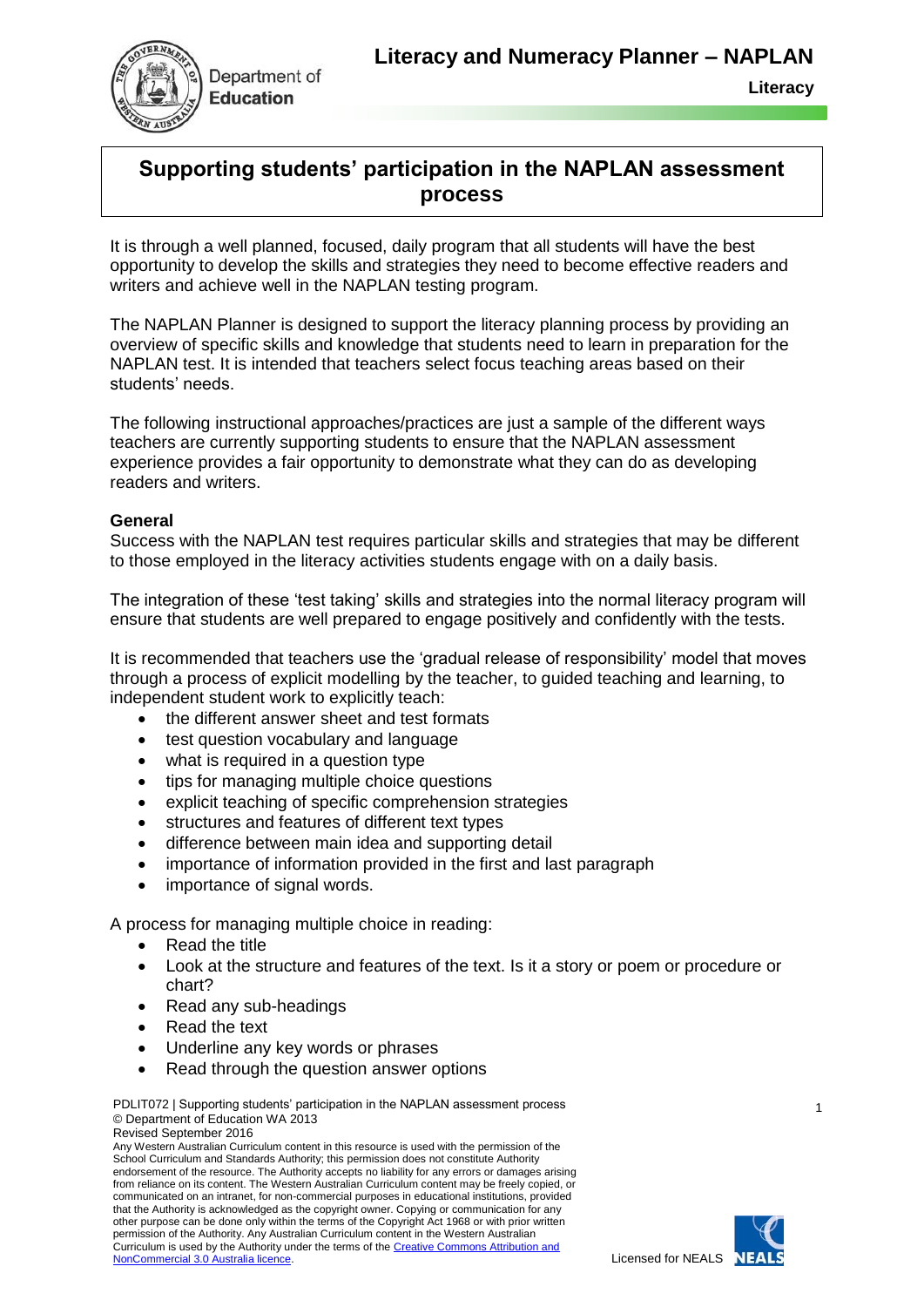- Return to the text to confirm the correct answer
- Select the correct answer

## **Spelling - Years 3, 5 and 7**

Support for students' spelling focuses on systematically building up students' bank of words they know how to spell and developing the range of strategies needed to spell correctly. These include phonetic and graphophonic knowledge, recognising highly predictable patterns or letter sequences of English, visual memory, meaning and morphological knowledge (see Principles [and strategies to support the effective teaching of spelling\)](http://ecm.det.wa.edu.au/connect/resolver/view/DETK102150b/1/DETK102150b.pdf).

The NAPLAN spelling assessment requires that students do the following:

- Identify a misspelled word
- $\bullet$  Identify a correctly spelled word multiple choice
- Identify the missing digraph

### **Instructional practices that support students spelling development include**:

- Teaching spelling is an ongoing activity and will be most successful when time is allocated on a regular basis for students to study and learn words.
- Involve the students in analysis and explicit discussion of new words by looking at the patterns, structure, syllabification, derivation and meanings.
- Support students to systematically build up a spelling vocabulary of high frequency, commonly used sight-words.
- Teaching students that words must not only sound right, but they must also look right.
- Encourage them to use trial and error. When they feel a word does not look right, they can test and experiment with possible alternatives, until they think it looks right. Model this process on the board.
- Teach students to identify the **critical features** of words, ie the most significant features and patterns. Encourage them to write these words from memory, rather than to copy them.
- Mnemonics can be used to help students remember different words:
	- Place names all have **here** in them here, there, where and everywhere.
	- Questions begin with **wh** who, where, what, when, why.
	- My p**a**l is the princip**a**l.
- Word sorting and categorising activities are useful. Ensure that explicit discussion about these patterns takes place as students are sorting words into categories.
- Encourage students to focus on common sequential letter patterns. That is, encourage them to talk about which particular letters in the English language are likely to follow other letters or sets of letters.
- Help students look for the common patterns in words. Mark them as you write them, eg need, feed, seed. Relate the spelling of new words to known word patterns and ask students to predict the pattern that might be used.
- Encourage students to group words containing common patterns, eg other brother, mother, bother.
- Editing of the sentence of the day. Students identify the error and generate an alternative spelling. The teacher corrects the misspelling and then students check their work by ticking the letters they have correct and circling any letters they may have wrong.
- Checking their writing of a dictated passage with the teacher's copy to identify any errors.
- Underlining any words in their own writing they are unsure about, generating an alternative spelling and then checking with a dictionary.
- Quizzes designed to focus on letters and patterns in words. Students are asked questions about of a bank of words, eg Find the word ending with 'le'. Find the word that begins with 'sc'. Find the word with 'sat' in it.

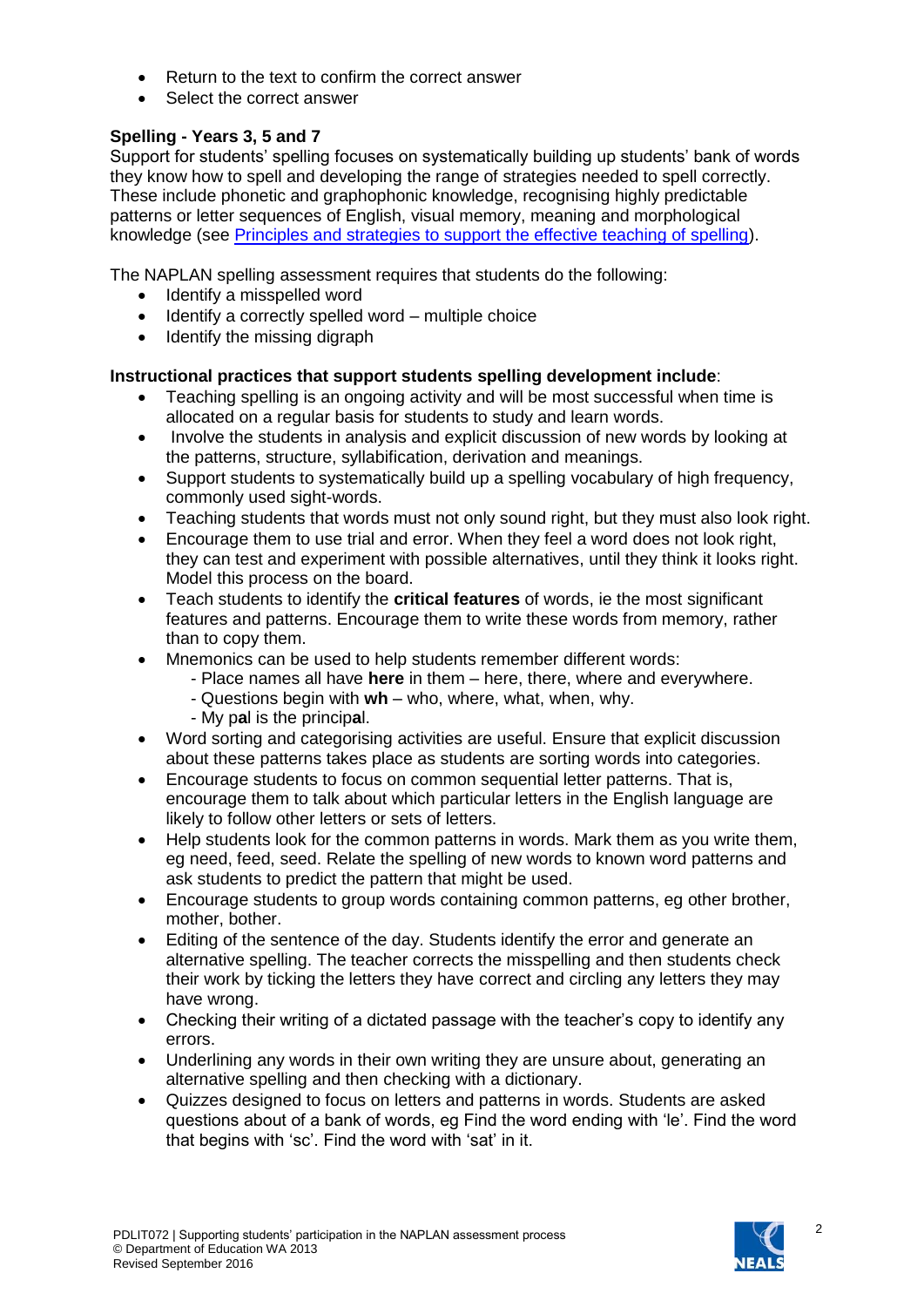## **Grammar and punctuation - Years 3, 5 and 7**

Support for the development of students' grammar and punctuation focuses on systematically teaching students how grammar works and about correct usage. The teaching of grammar needs to focus on:

- how texts work as cohesive wholes through language features such as paragraphs, connectives, nouns and associated pronouns
- how punctuation works to perform different functions in a text.
- sentence level and clause level grammar
- word level grammar
- applying and recognising meta-language.

As grammar and punctuation in NAPLAN are assessed through multiple-choice items it is important to familiarise students with the different question types.

#### **Support strategies include:**

Teacher modelling of how to think through a question type, eg

- Which sentence is punctuated correctly?
- Which words complete this sentence correctly?
- Choose the correct word or words to complete each sentence?
- Which clause completes this sentence correctly?
- Which option completes this sentence correctly?
- Which sentence is **not** punctuated correctly?
- Which option uses brackets correctly?
- In which sentence is round used as an adiective?
- Which of these words is a noun?
- Which event happens first?
- Develop class charts of words and phrases used in test instructions and questions.
- After teaching a particular convention have students develop their own multiple choice questions as a way of developing familiarity with a question type and consolidating the learning.

#### **Support resources**

Grammar and Punctuation online resources [Years 2/3,](http://ecm.det.wa.edu.au/connect/resolver/view/PDLIT051/latest/PDLIT051.pdf) [Years 4/5](http://ecm.det.wa.edu.au/connect/resolver/view/PDLIT052/latest/PDLIT052.pdf) and [Years 6/7](http://ecm.det.wa.edu.au/connect/resolver/view/PDLIT053/latest/PDLIT053.pdf)

The section on developing grammar [\(pages 183](http://ecm.det.wa.edu.au/connect/resolver/view/DETK102080/latest/FSL_Writing_Resource/FSL_Writing%20Resource_ch3.pdf#page=25) -196) in the *First Steps Writing Resource book* provides a range of ideas for supporting students' development in this aspect of writing.

Western Australian Curriculum: English Scope and Sequence [Language Strand:](http://k10outline.scsa.wa.edu.au/home/p-10-curriculum/curriculum-browser/english-v8/overview/glossary/) Sub-strands;

- Text structure and organisation
- Expressing and developing ideas

## **Reading - Years 3, 5 and 7**

Activities that involve students in recognising different text forms, and identifying their language features, conventions and organisation will assist students with comprehension. They need to be supported with understanding how information is presented in different ways through text layout and features. This may be achieved through:

- talking about purpose
- drawing attention to text organisation, eg headings, subheadings, tables, photos
- highlighting the type of language used, eg signal words, adjectives, tense
- comparing features of different kinds of texts.

#### **Support advice - for interpreting imaginative texts**

#### **1**. **Shared big book reading**

Shared reading provides the opportunity for teachers to model through 'thinking